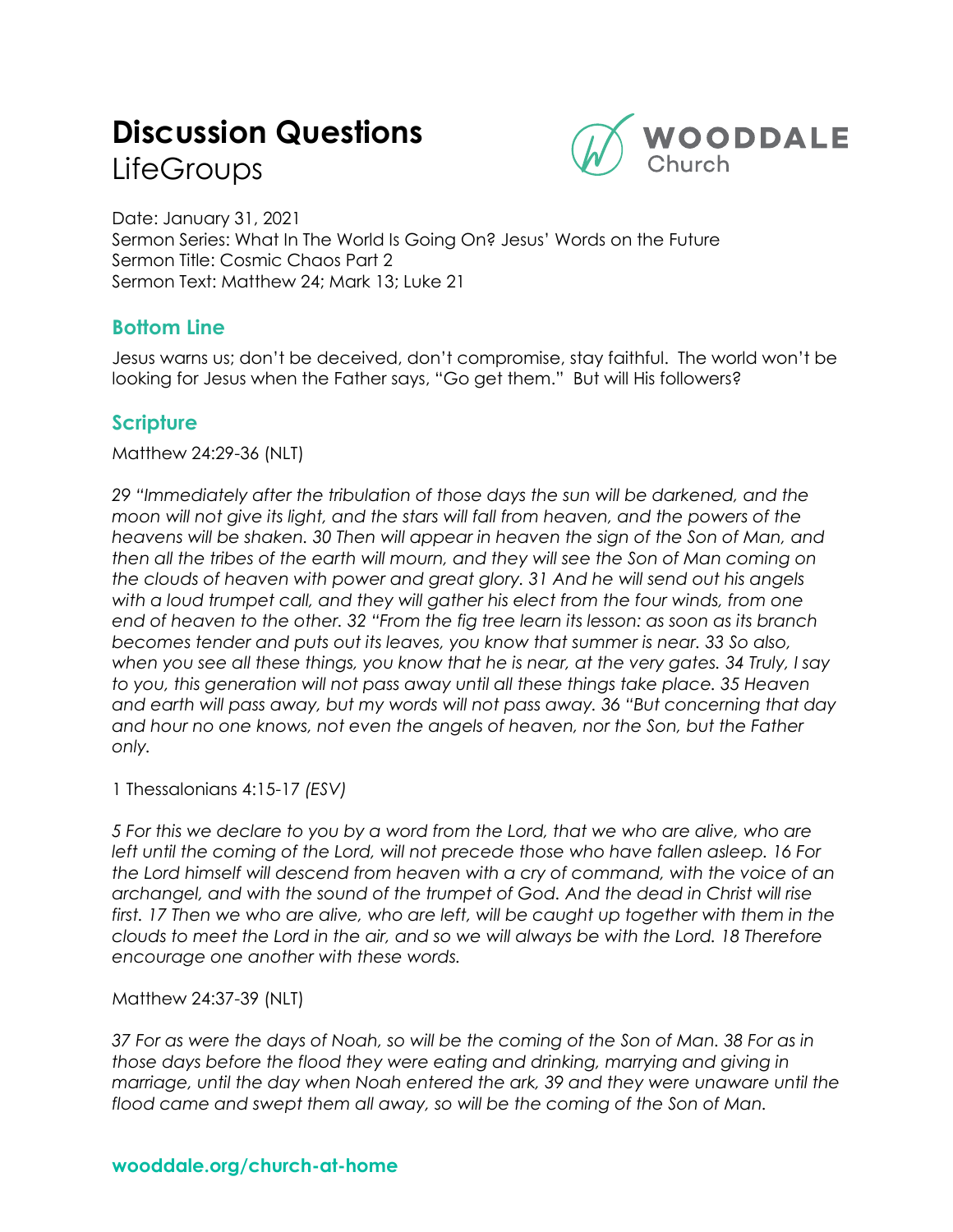Matthew 13:40-43 (ESV)

*40 Just as the weeds are gathered and burned with fire, so will it be at the end of the age. 41 The Son of Man will send his angels, and they will gather out of his kingdom all causes of sin and all law-breakers, 42 and throw them into the fiery furnace. In that place there will be weeping and gnashing of teeth. 43 Then the righteous will shine like the sun in the kingdom of their Father. He who has ears, let him hear.* 

## **Gratitude, Prayer and Accountability**

What happened this past week that you are grateful for? What would you like to prayer for today? How did God work in your life since the last time we were together? What is He doing through you as it relates to your Adopt 7?

## **Let's Start**

What is an invention that at one time you would have never thought possible that has changed your life?

#### **Let's Talk**

1. Pastor Dale has used this little diagram to explain what Jesus taught in Matthew 24. Take a look at the diagram and let's discuss what it means:

|  |    | 70AD |                             |     |           |  |           |  |
|--|----|------|-----------------------------|-----|-----------|--|-----------|--|
|  | FM |      | WRW EQ                      | FAM | PERS TRIB |  | MILLENIUM |  |
|  |    |      | G O S P E L P R E A C H E D |     |           |  |           |  |

- 2. Dale has pointed out that during this whole period the followers of Jesus are called to:
	- a. Be faithful to Jesus
	- b. Be faithful to His Word
	- c. Be faithful to His Mission

Think about your life. What are some ways that you are being faithful to Jesus, His Word and His mission?

- 3. Read Matthew 24:29-36. What are the key points that Jesus is making in this passage about what is to come?
- 4. What additional insight doe Paul add about the end times in 1 Thessalonians 4:15-17?